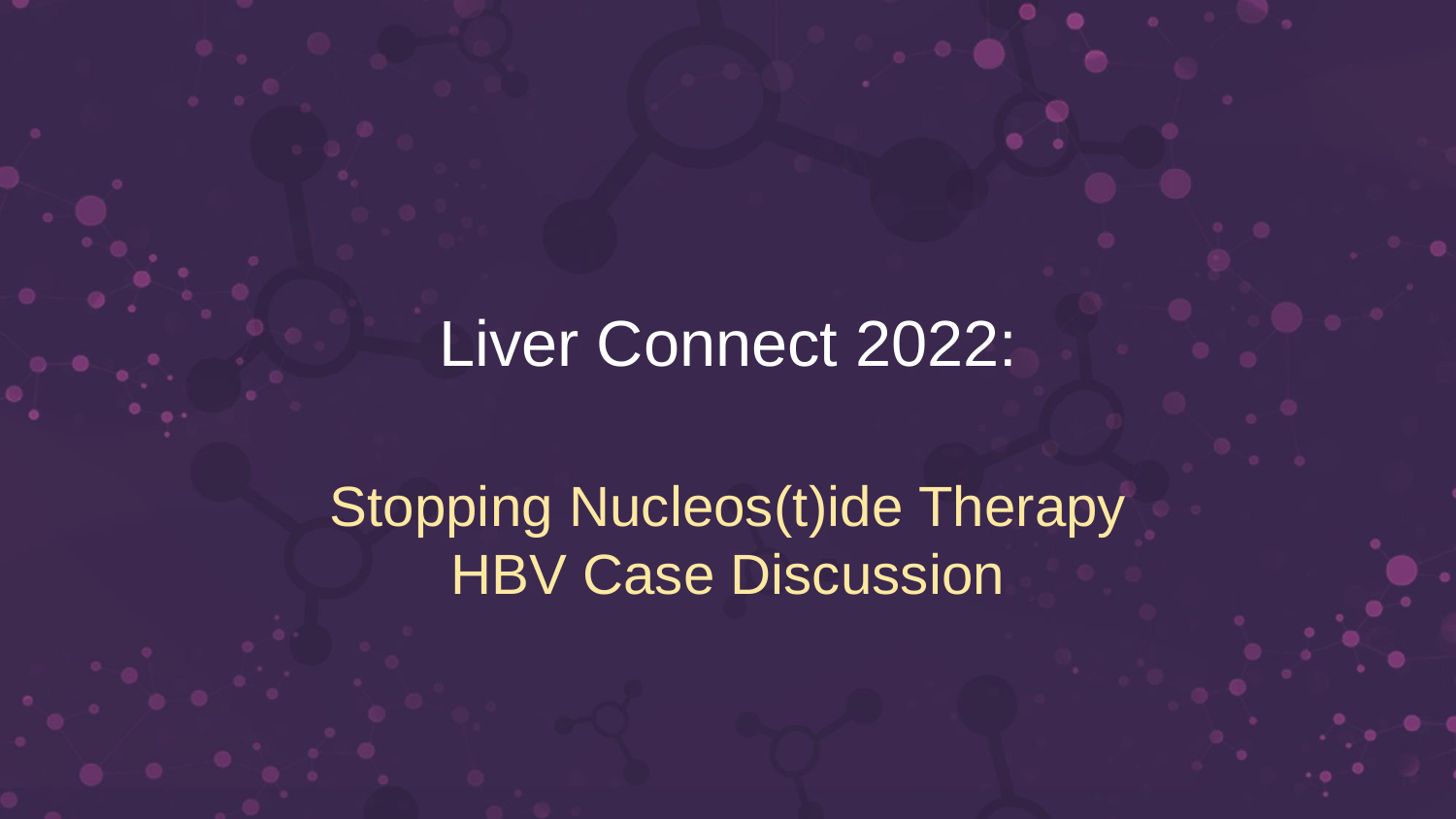

- Grants/Research Support: Assembly Biosciences, BMS, Eli Lilly, Enanta, Gilead, Janssen, Merck, and Novo Nordisk
- Consultant/Advisor: Aligos, Arbutus, Arrowhead, Assembly Biosciences, Biomarin, Galmed, Gilead, Glaxo, Janssen, Madrigal, NeuroBo, Poptest, Redhill, and Virion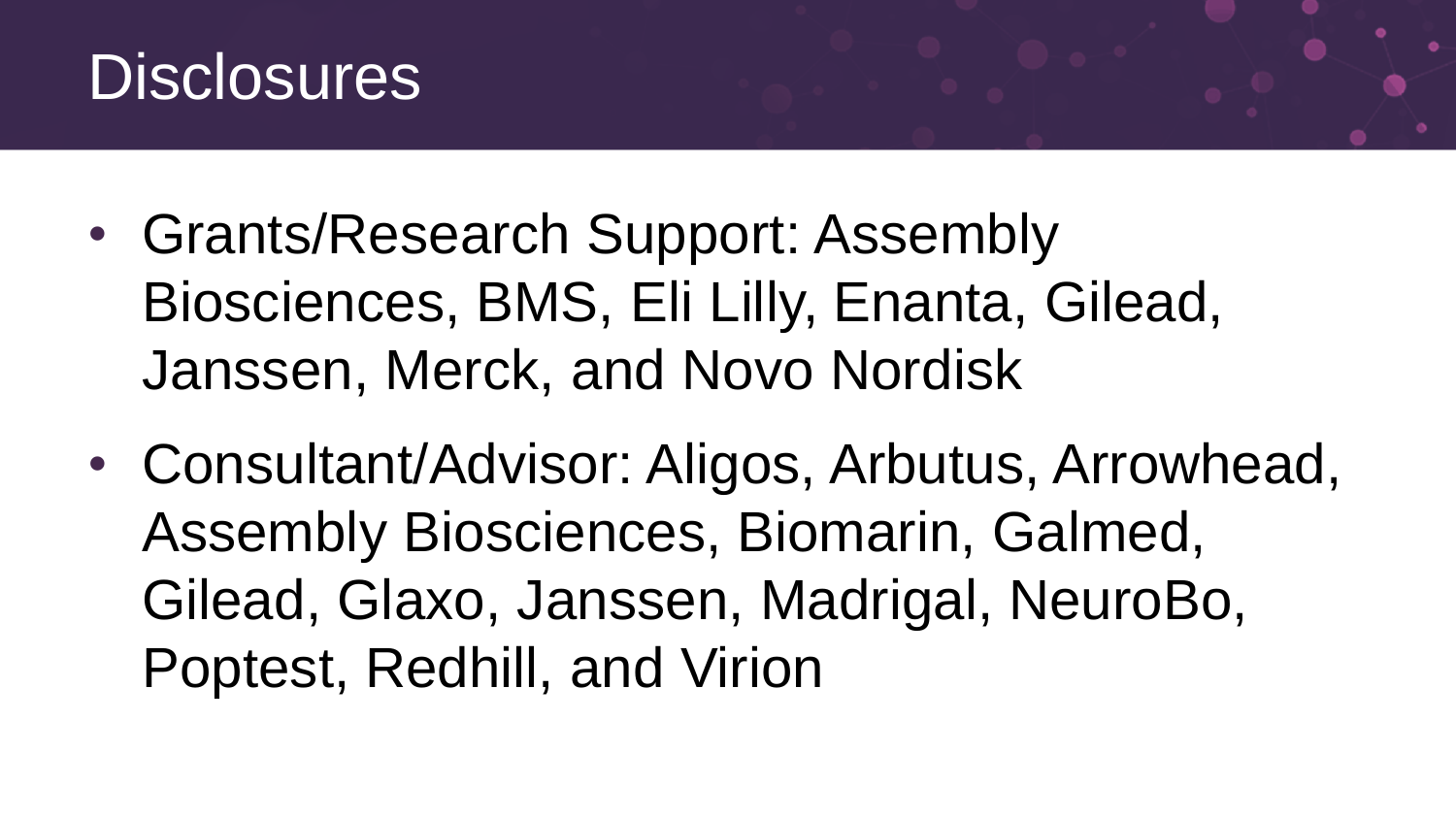## AASLD HBV Guideline: **Stopping Nucleos(t)ide Therapy**

|                | <b>Parameters</b>                                                                                              | <b>Cirrhosis</b> |
|----------------|----------------------------------------------------------------------------------------------------------------|------------------|
| HBeAg-positive | <b>HBeAg seroconversion</b><br>Undetectable HBV DNA<br><b>Normal ALT</b><br>$\rightarrow$ for $\geq$ 12 months | <b>No</b>        |
| HBeAg-negative | <b>HBsAg clearance</b>                                                                                         | <b>No</b>        |

Note: EASL and APASL Guidelines allow for indivualized stopping in HBeAg-negative patients after HBV DNA undetectable for ≥ 2 years (APASL) or 3 years (EASL)

Terrault NA et al. *Hepatology.* 2018;67:1560-1599; European Association for the Study of the Liver. *J Hepatol.* 2017;67:370-398; Sarin SK et al. *Hepatol Int*. 2016;10:1-98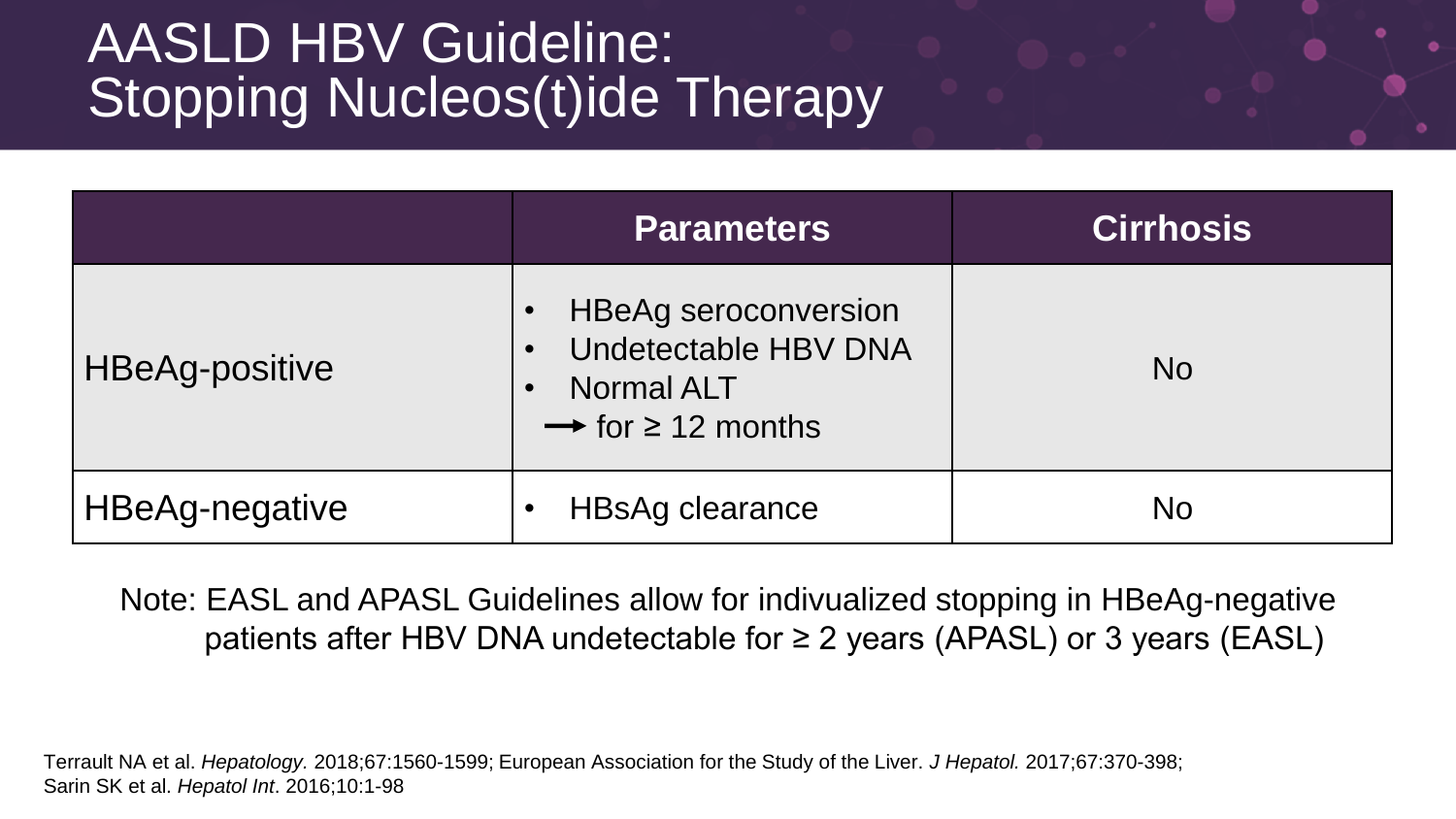## Pros and Cons of NA Discontinuation in HBeAg- Patients

## **Pro**

- Increased chance of HBsAg loss\*
- Finite therapy
	- Less side effects
	- Decreased costs
- Improved prognosis?

## **Con**

- Virologic/clinical flares
- Potential decompensation
- Possible progressive disease and adverse outcomes if recurrence not recognized

\*Hadziyannis S et al. *Gastroenterology*, 2012 Sep;143(3):629-636.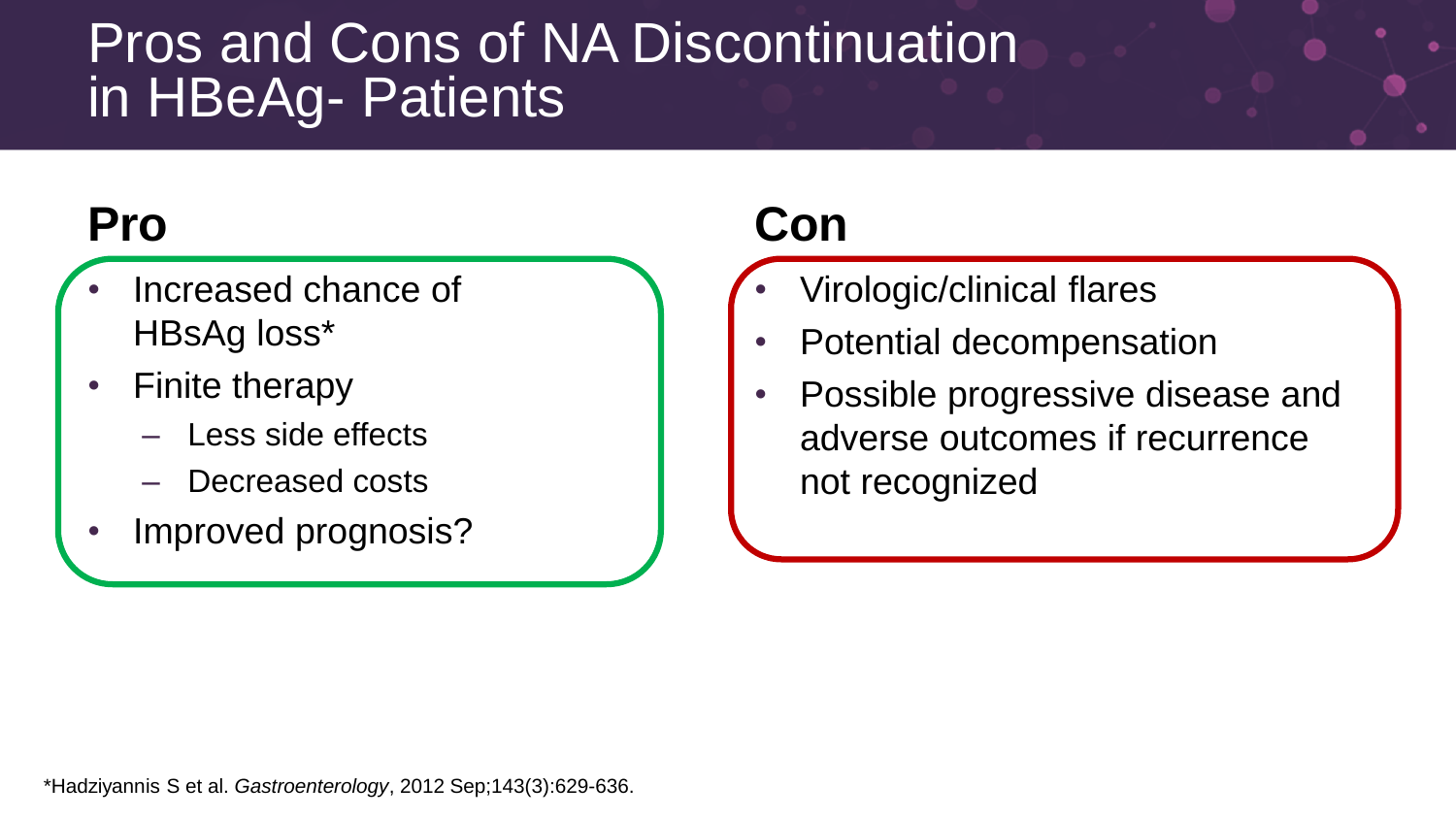#### Is Prognosis Better After HBsAg Clearance? *Impact of HBsAg Seroclearance on Nucs on Incidence of HCC: N=20,263*



#### **Multivariate analysis**

| <b>Viral Supression</b>      | <b>aHR</b> | P value |
|------------------------------|------------|---------|
| Complete viral suppression   | Referent   |         |
| Incomplete viral suppression | 1.69       | < 0.001 |
| HBsAg seroclearance          | 0.24       | 0.045   |

Other significant factors: age, male, cirrhosis

Yip TCF et al. *J Hepatology*. 2019;70:361-370.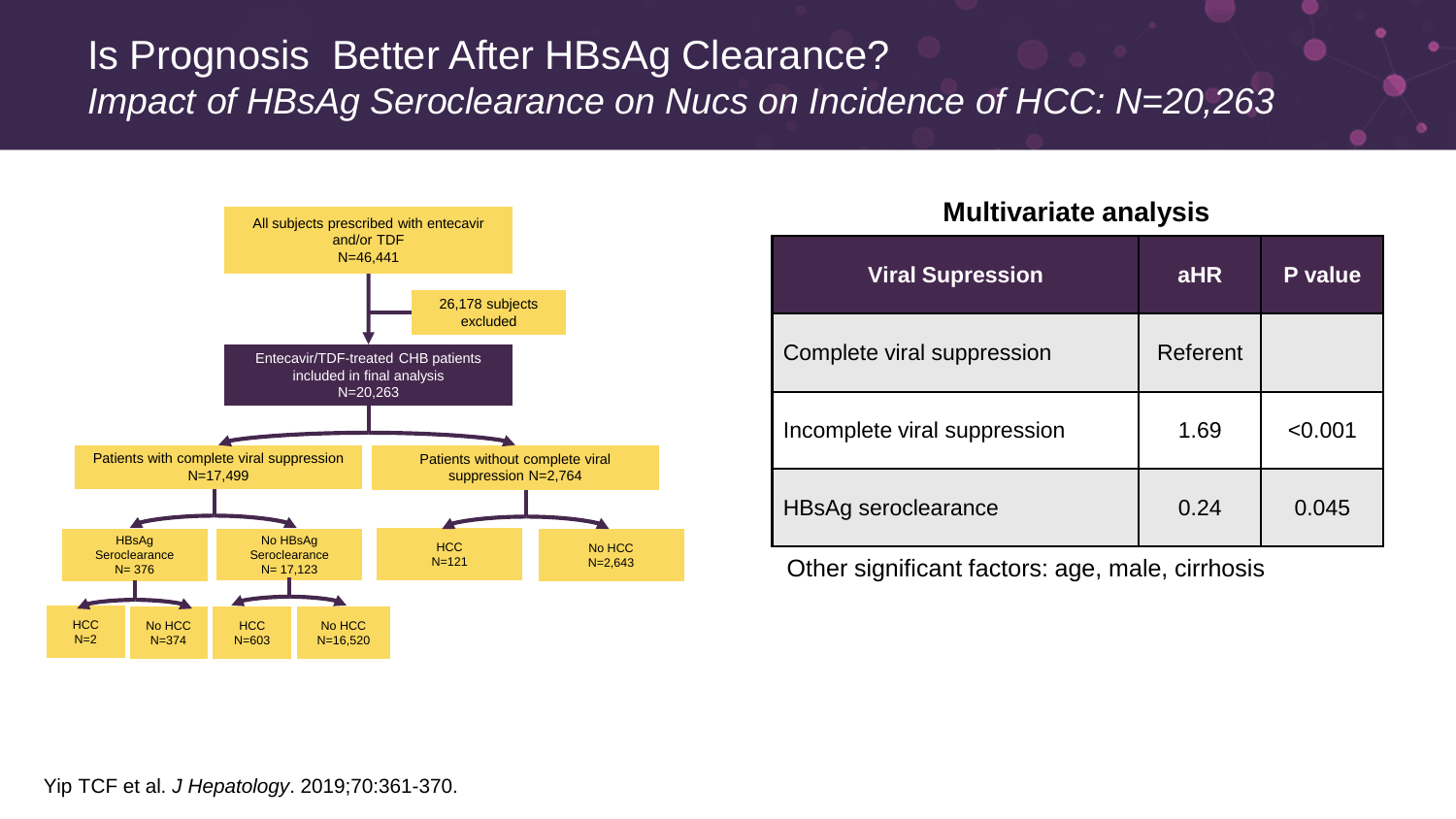## Discontinuation of NA's in Chronic HBeAg-Negative CHB The Concept of T-Cell Exhaustion



**Insufficient T-cell recovery T-cell exhaustion overcome**

Van Bommel F, Berg T, et al. *Hepatology Communications.* 2021;5:1632-1648.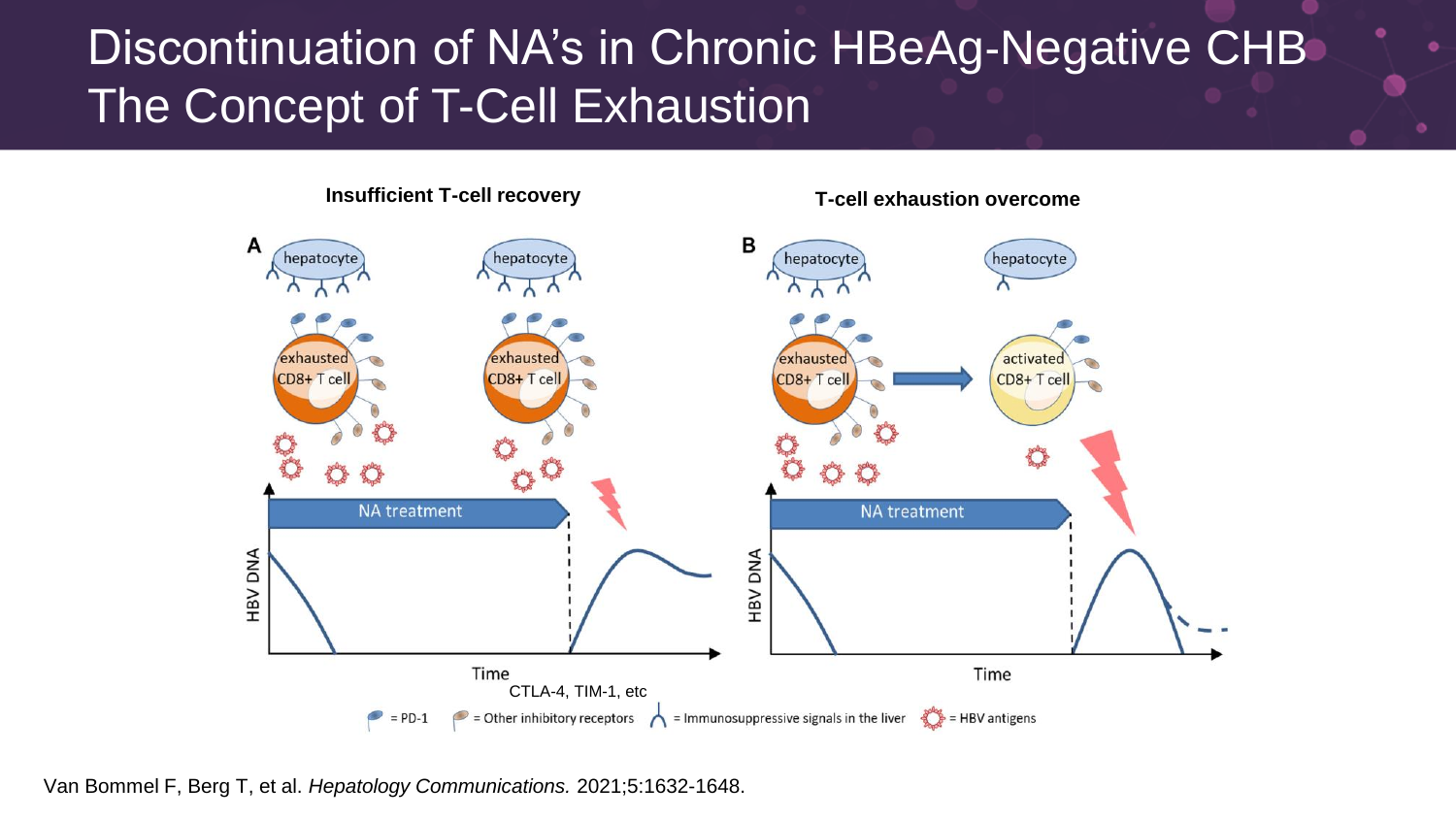# Case #1

- 60 year old Caucasian man with chronic hepatitis B
- Informed of his status in his late 20's at time blood donation; no known FH
- History of GERD, cholecystectomy age 53 for GB polyp (hyperplastic)
- HBeAg negative, anti-HBe positive
- Treated with entecavir for >10 years; pre-treatment e status unknown
- HBV DNA consistently undetectable
- Fibroscan 5.1 kpa
- Ultrasound every six months negative
- Quantitative HBsAg December 2021 = 61 IU/mL
- Would you stop therapy?
- What would you tell the patient about the chances of clearing HBsAg if he stops?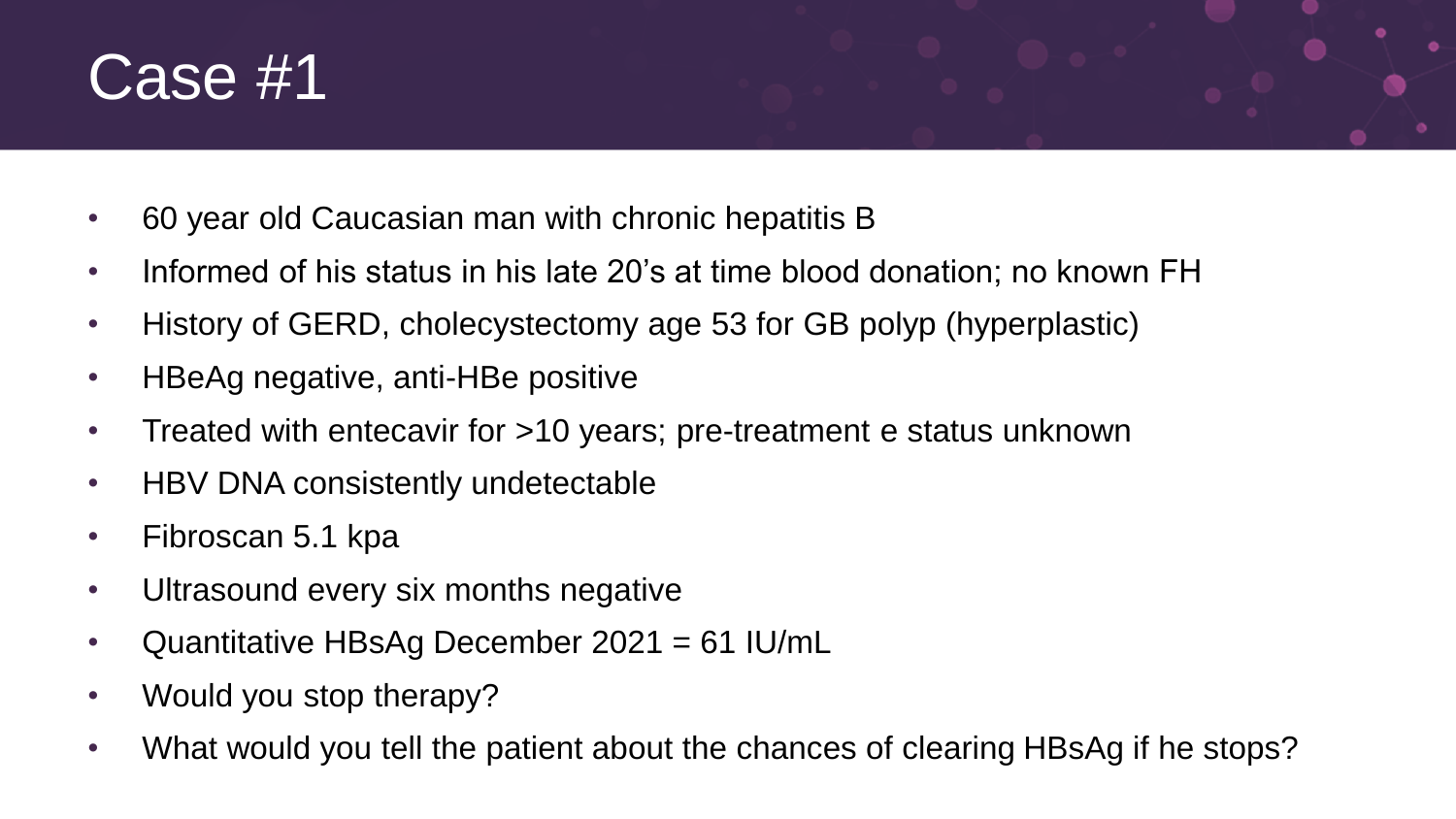## Case #2

- A 47 year old Chinese man who was found to have HBV infection at age 13 prior to vaccination: HBsAg+ since then
- Parents, 2 siblings stated to be HBV negative
- HBeAg negative, anti-HBe positive
- Ultrasound normal
- Fibroscan 4.0 kpa CAP 247

|                   | HBV DNA (IU/mL) |    | ALT (U/L) qHBsAg (IU/mL) |
|-------------------|-----------------|----|--------------------------|
| Jan 2020          | 847             | 12 |                          |
| <b>April 2021</b> | 4750            | 11 | >1000                    |

- Would you start treatment in this patient?
- Started TAF June 2021
- Feb 2022 HBV DNA < 10 IU/mL, ND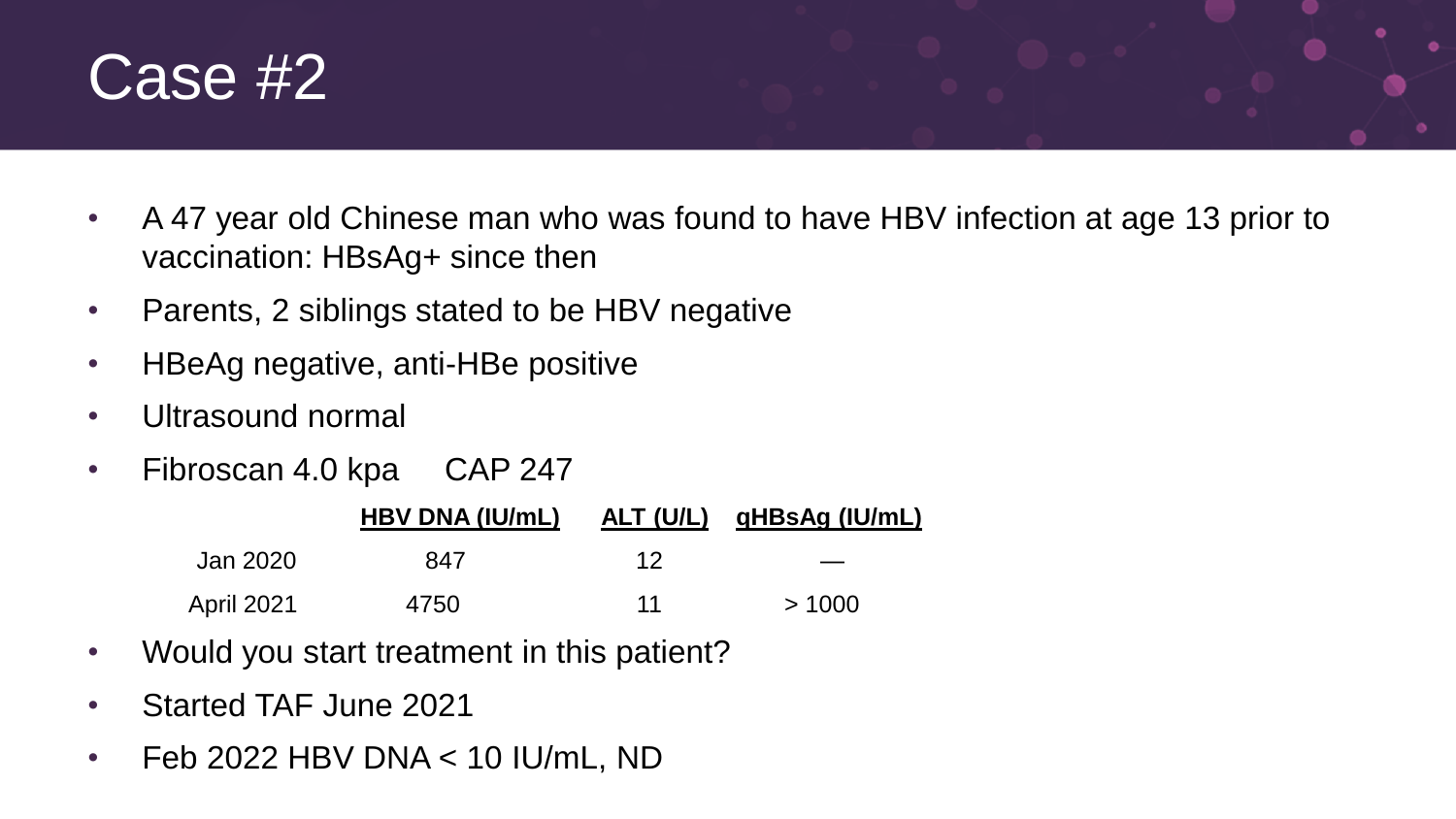## Long Term Response After Stopping TDF in Non-Cirrhotic HBeAg- Patients – FINITE Study

- Non-cirrhotic and < F3 HBeAg- patients, n=44
- TDF for > 4 years, HBV DNA suppression for > 3.5 years
- Randomized to continuation versus stop (n=21 each group)
- Patients who stopped were to remain off therapy for 144 weeks



Berg T et al. *J Hepatol.* 2017;67:918-24.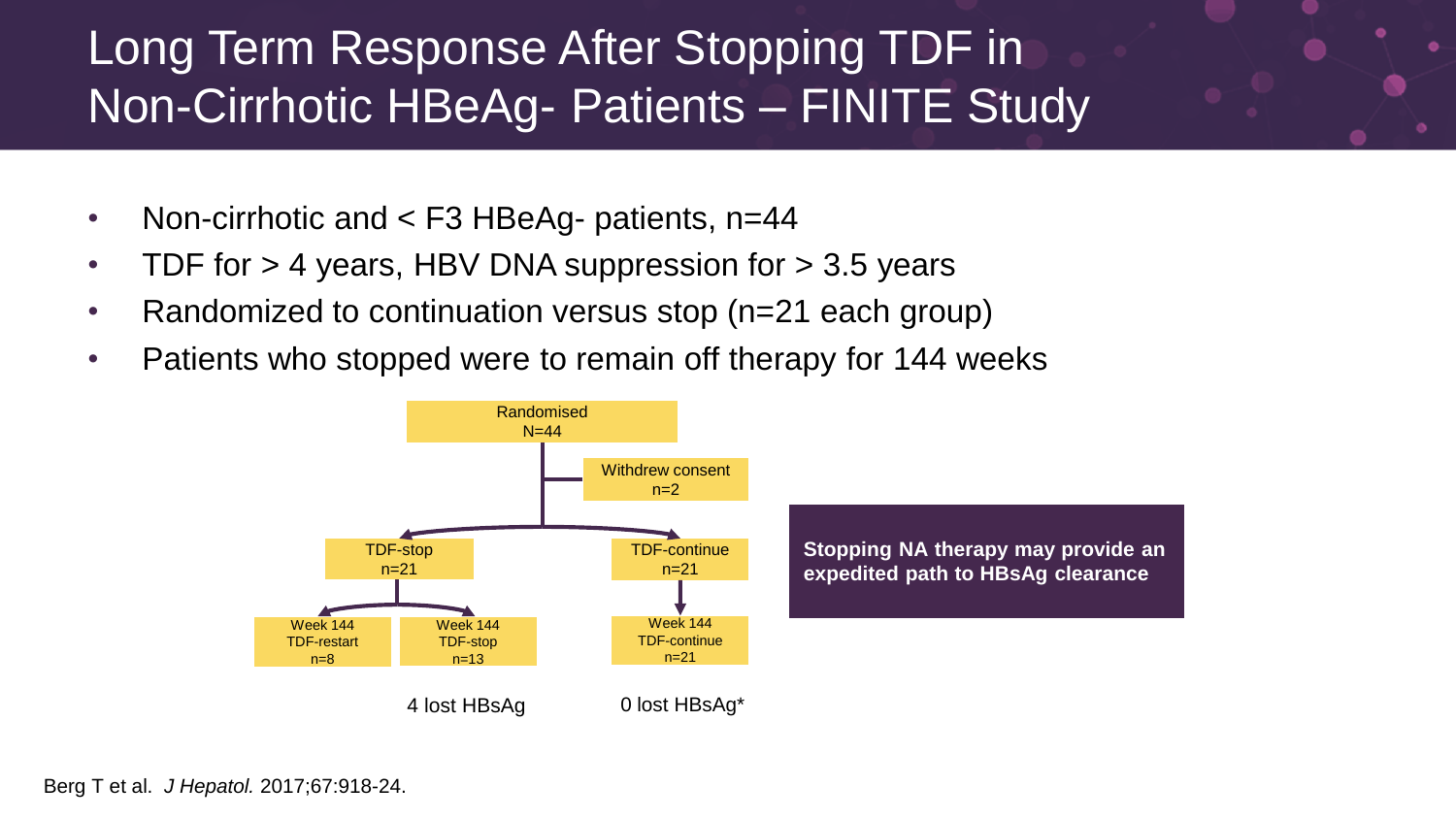## Incidence and Predictors of Seroclearance of HBsAg Clearance After Discontinuation of NA Therapy, n=691

**Overall 6 year seroclearance 13% (9% cirrhosis, 16% non-cirrhosis)**



Jeng WJ et al. *Hepatology*. 2018;68:425-434.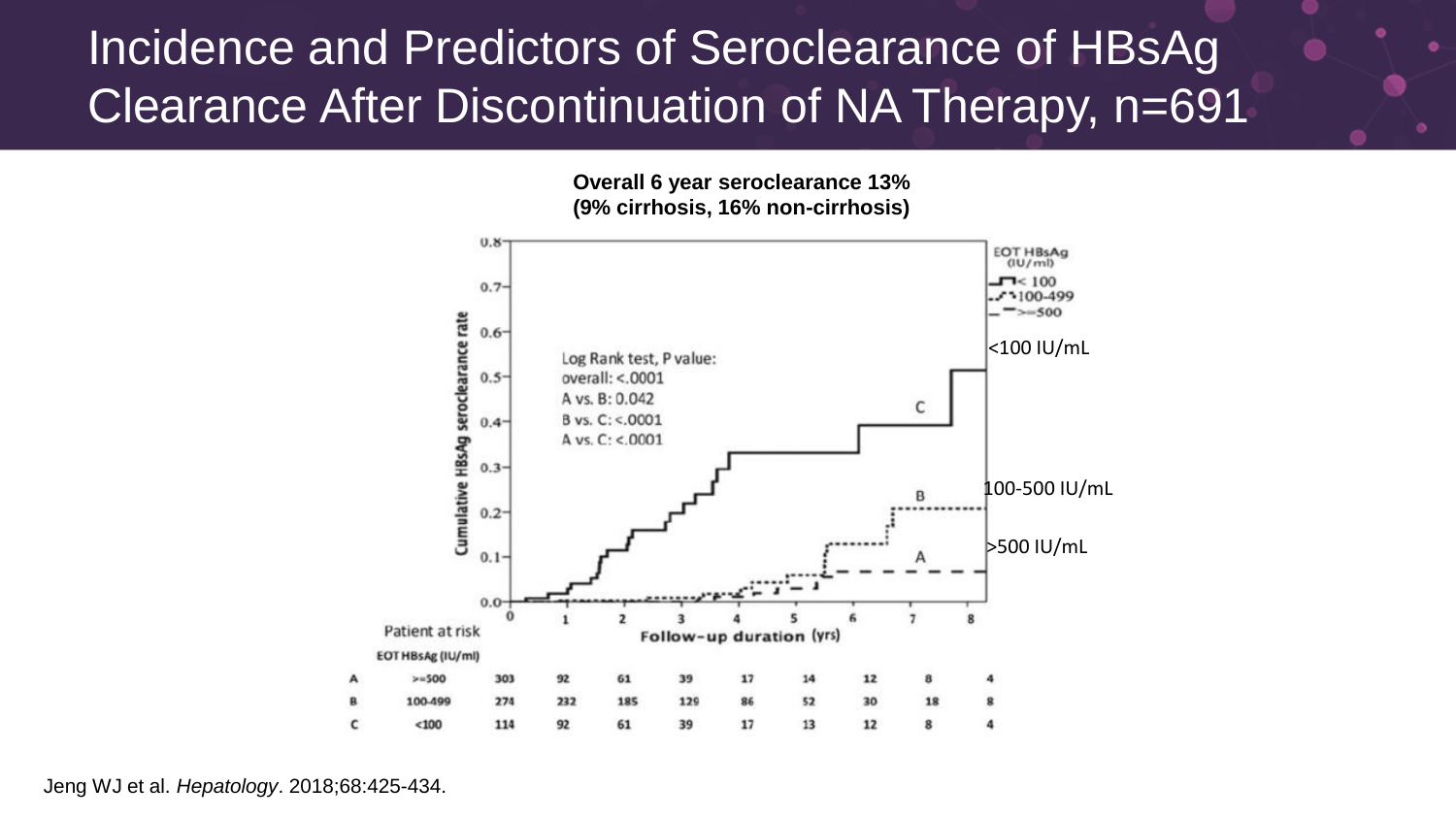Off-Therapy Response After NA Withdrawal in Patients With CHB: An International, Multi-Center, Multi-Ethnic Cohort RETRACT-B Study: Over 900 Patients



**A Useful Algorithm Derived From Study**

19 patients developed hepatic decompensation after NA cessation (8/184 [4.3%] of patients with cirrhosis vs. 11/1,368 [0.8%] of patients without cirrhosis,  $P < .001$  with an incidence rate of 0.48 per 1000 person-years.

Hirode G et al. *Gastroenterology*. 2021;https://doi.org/10.1053/j.gastro.2021.11.002.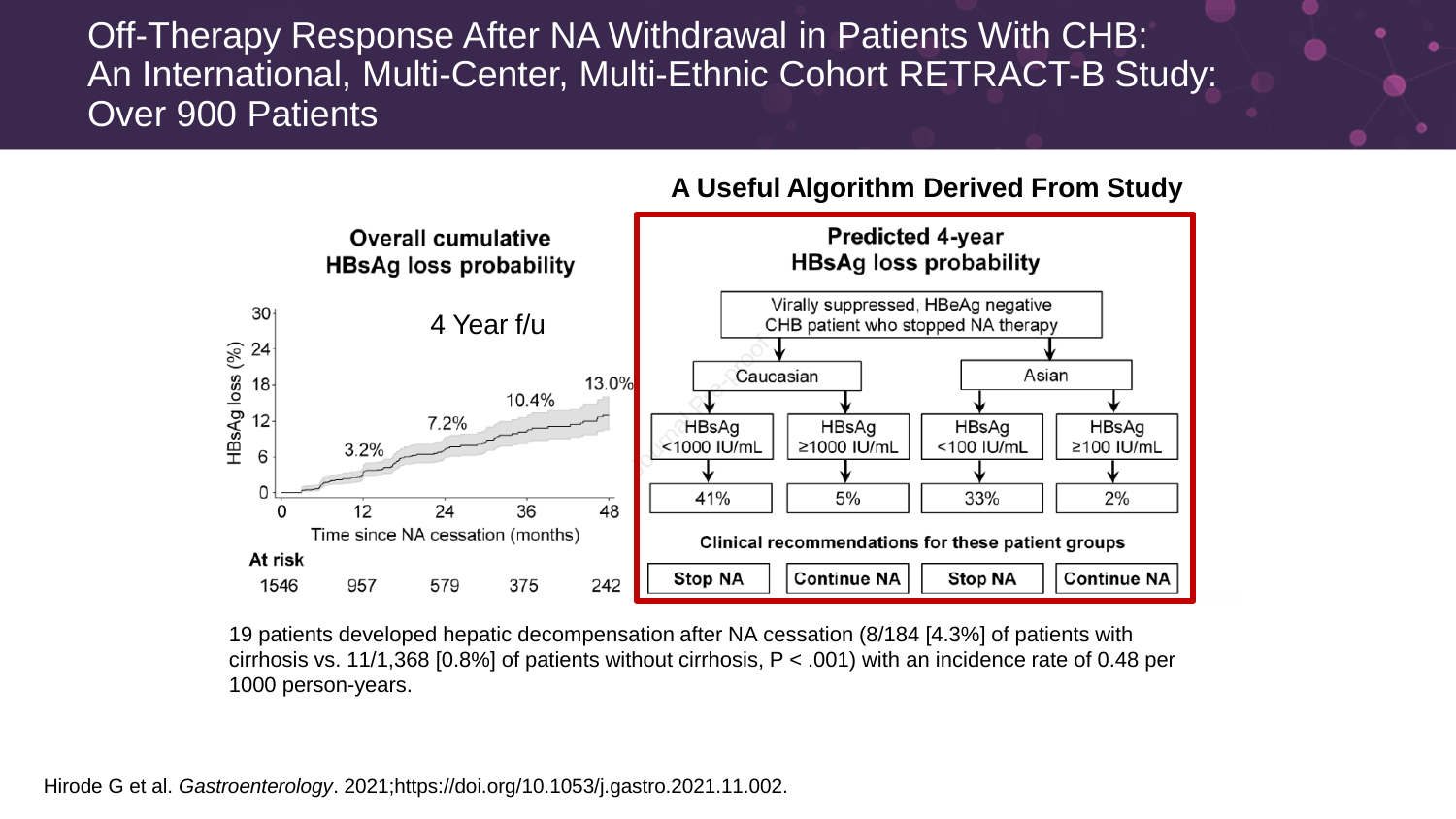## Final Results of HBV-STOP: Results of Stopping Therapy, n=110



**Baseline HBsAg level (IU/mL)**

| <b>Baseline HBsAg</b>       | <b>HBsAg loss</b> |           |  |
|-----------------------------|-------------------|-----------|--|
| HBsAg $\leq 10$ IU/mL (n=8) | 6/8(75%)          | P < 0.001 |  |
| HBsAg $>10$ IU/mL (n=99)    | 1/99(1%)          |           |  |

Hall S, et al. AASLD 2021. #P787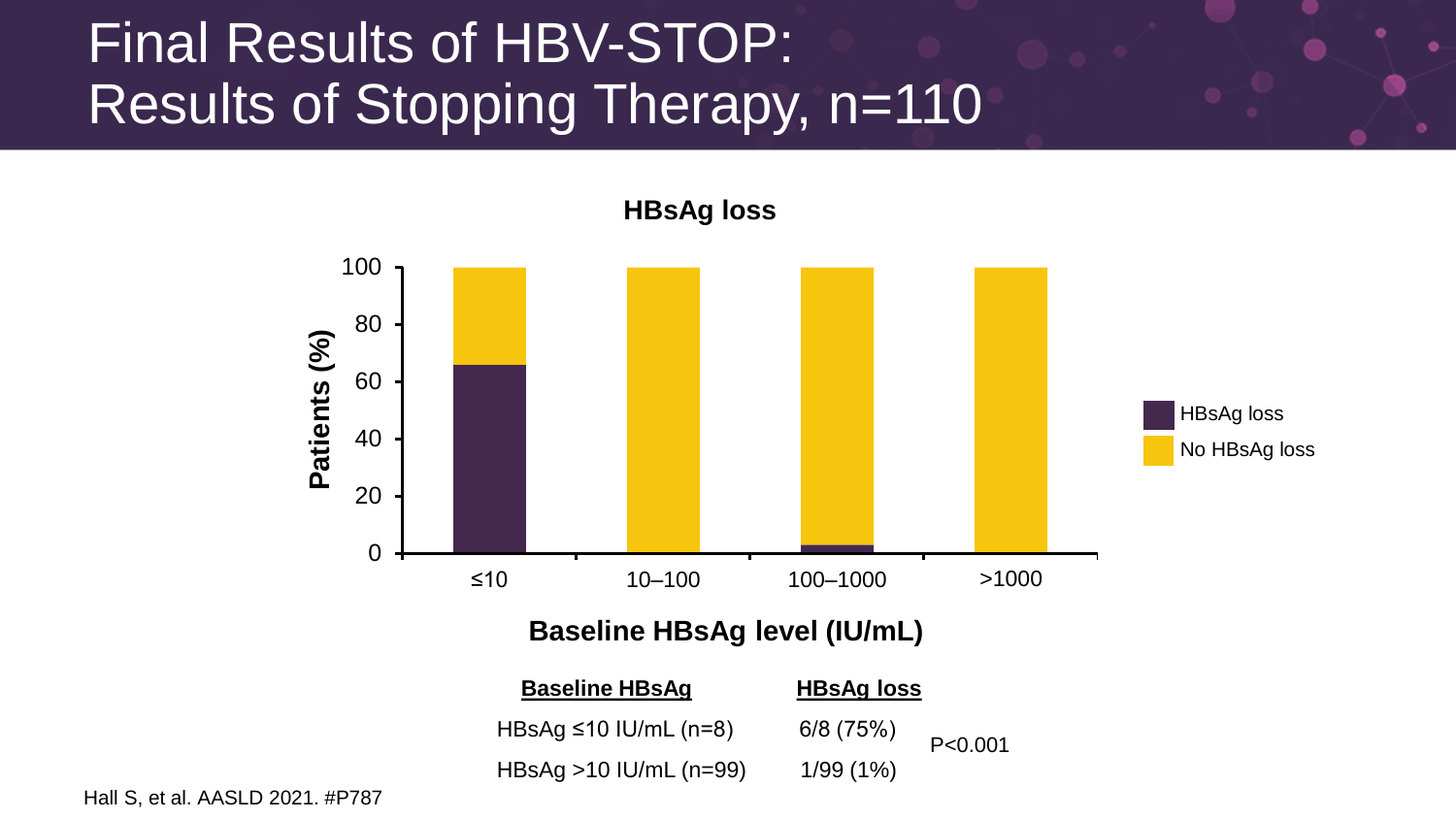#### Severe Hepatitis Flare and Mortality After Discontinuation of Oral Antiviral Treatment in Patients With CHB: Taiwan National Health Insurance Lab Database, n = 10,192

#### Off-therapy follow-up and event occurrences



#### Risk factors for severe flare

- Age, per 10 years
- Male gender
- Cirrhosis
- History of decompensation

Risk factors for mortality

- Age, per 10 years
- **Cirrhosis**
- **Hypertension**

Hsu Y-C et al. *AASLD*. 2021. #O23.